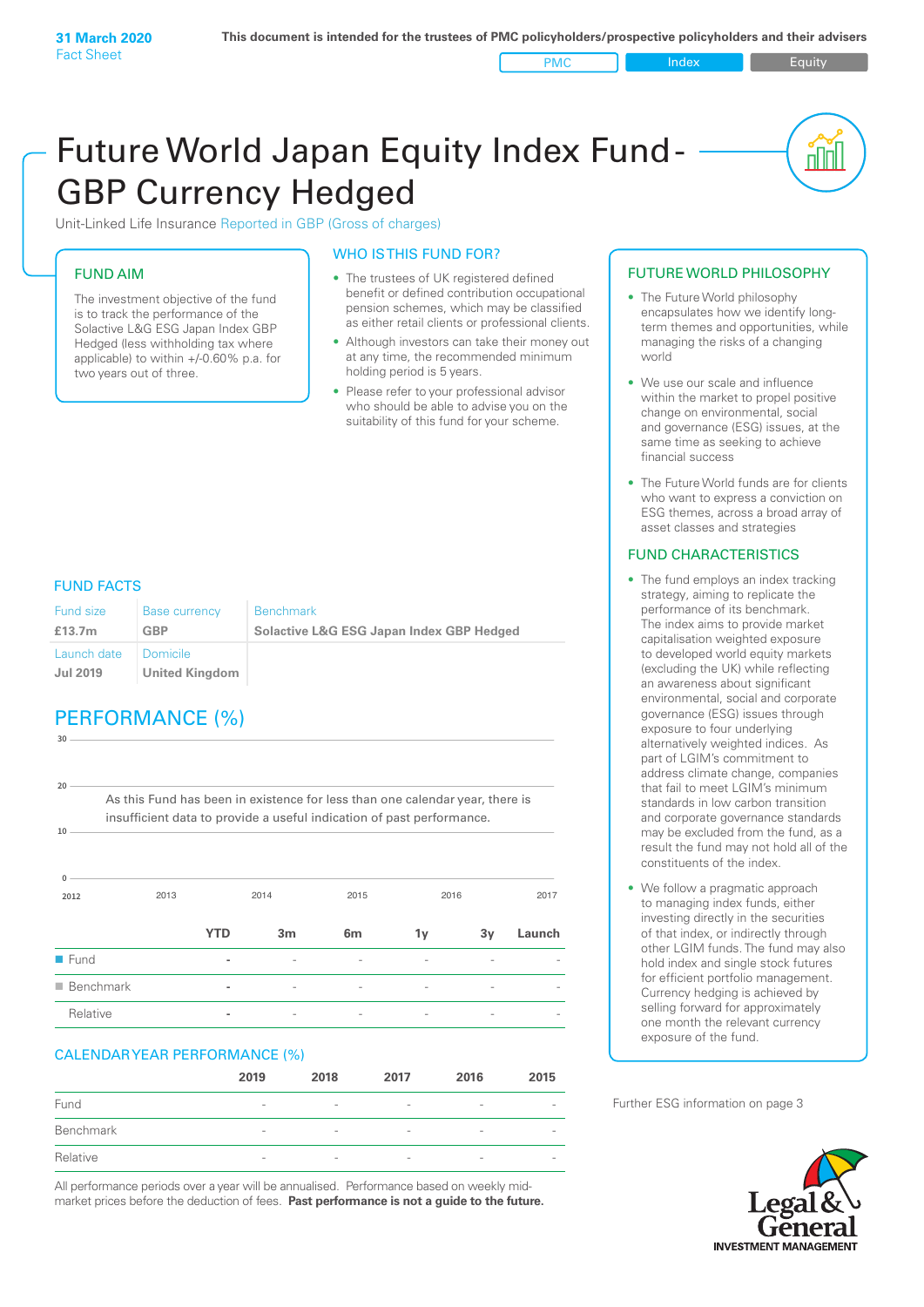# Future World Japan Equity Index Fund - GBP Currency Hedged

Unit-Linked Life Insurance Reported in GBP (Gross of charges)

### PORTFOLIO BREAKDOWN

All data source LGIM unless otherwise stated. Totals may not sum due to rounding. In order to minimise transaction costs, the Fund will not always own all the assets that constitute the index and on occasion it will own assets that are not in the index.



#### SECTOR (%)

| ■ Consumer Cyclical         | 271            |
|-----------------------------|----------------|
| Consumer Non-cyclical       | 22.7           |
| $\blacksquare$ Industrials  | 16.9           |
| ■ Communications & Tech     | 148            |
| <b>Banks (Equity)</b>       | 5.3            |
| ■ Insurance (Equity)        | 39             |
| $\blacksquare$ Property     | 34             |
| Commodities                 | 25             |
| Financial Services (Equity) | 24             |
| $\Box$ Other                | 1 <sub>0</sub> |
|                             |                |

#### COUNTRY (%)

Japan 100.0

| $\blacksquare$ Large | 85.2           |
|----------------------|----------------|
| $\blacksquare$ Mid   | 13.8           |
| $\blacksquare$ Small | 1 <sub>0</sub> |
| ■ Undefined          | 0 O            |
|                      |                |

■ Top 10 holdings 23.9% Rest of portfolio 76.1% No. of holdings in fund 316 No. of holdings in index 330

#### MARKET CAPITALISATION (%) TOP 10 HOLDINGS (%)

| Sony Corp                    | 48  |
|------------------------------|-----|
| <b>Toyota Motor Corp</b>     | 42  |
| Takeda Pharmaceutical Co Ltd | 2.5 |
| KDDI Corp                    | 19  |
| Nippon Telegraph & Telephone | 19  |
| Astellas Pharma Inc.         | 18  |
| Recruit Holdings Co Ltd      | 18  |
| Kao Corp                     | 17  |
| Shiseido Co Ltd              | 17  |
| Nintendo                     | 17  |
|                              |     |



The Index Fund Management team comprises 25 fund managers, supported by two analysts. Management oversight is provided by the Global Head of Index Funds. The team has average industry experience of 15 years, of which seven years has been at LGIM, and is focused on achieving the equally important objectives of close tracking and maximising returns.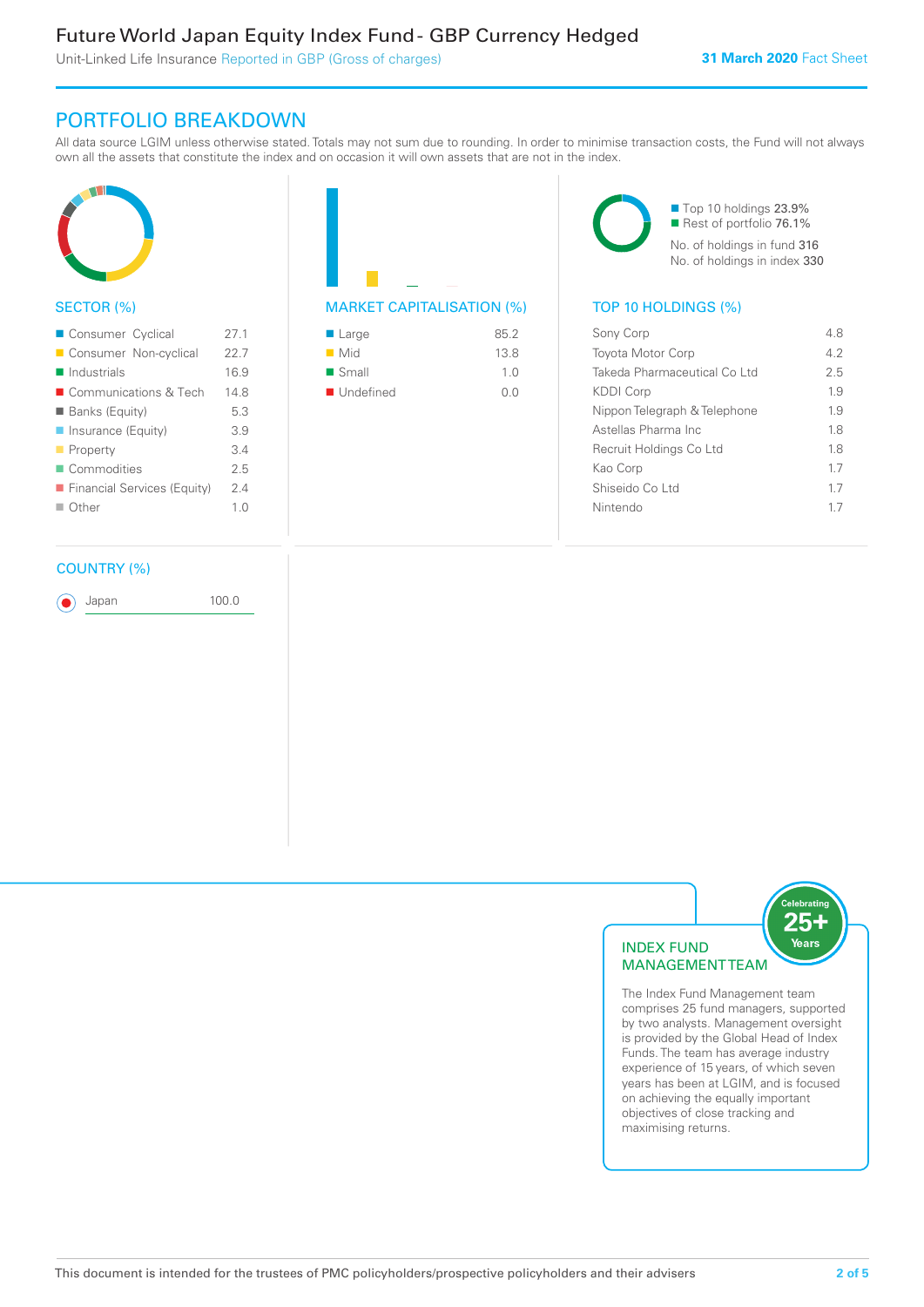Unit-Linked Life Insurance Reported in GBP (Gross of charges)

# ESG COMMITMENT

From diesel emissions to oil spills, there have been many tangible examples in recent years of how failures in the way companies are run can have a harmful impact on the environment, society and investor returns. We believe responsible investing can mitigate the risk of such outcomes and has the potential to improve returns through the integration of environmental, social and governance (ESG) considerations, active ownership and longterm thematic analysis.

#### ESG SCORE

**47** ESG score of fund **41** ESG score of index **/100 /100**

We score companies based on environmental, social and governance factors. We use these scores to design ESG-aware tilted indices which invest more in those companies with higher scores and less in those which score lower, while retaining the investment profile of a mainstream index. The ESG Score is aligned to our engagement and voting activities. As a result, this portfolio has an aggregate ESG Score of **47** versus a mainstream index of **41.**

In the fund, we invested more in **120 companies with higher scores** and less in **220 companies with lower scores.**

#### ENVIRONMENTAL PERFORMANCE

Carbon dioxide (CO2) is the most significant contributor to greenhouse gas emissions which are driving climate change. Compared to a fund tracking the unadjusted benchmark, the fund will have a different exposure to current and future sources of carbon dioxide emissions.



**41%** Lower carbon reserves intensity than the unadjusted benchmark



**Equivalent to 478** 

**barrels of oil**

### CARBON RESERVES

Carbon reserves are fossil fuels (coal, oil and gas) which, if burnt, will become the carbon emissions of the future. To meet global climate change targets, the unabated use of fossil fuels is expected to decline over time.

The figures below are a measure of the size of carbon reserves held by the fund's underlying companies.

| 290  | 493         |
|------|-------------|
| Fund | <b>Reno</b> |

**Benchmark** Tonnes of CO<sub>2</sub>e<sup>i</sup> per \$1 million **of market capitalisation**

The fund has 41% lower carbon reserves intensity<sup>ii</sup> compared to a fund tracking the unadjusted benchmark.

The difference in carbon reserves intensity means that for every \$1 million invested in the fund, the exposure to fossil fuels through the underlying companies is reduced by an amount equivalent to **478**  barrels of oil<sup>iii</sup>, compared to having invested in the unadjusted benchmark.



**43%** Lower carbon emissions intensity than the unadjusted benchmark

### CARBON EMISSIONS

Following the global Paris Agreement on climate change, companies in all sectors are expected to reduce their emissions to prepare and adapt for a low-carbon economy.

| 62   | 109              |
|------|------------------|
| Fund | <b>Benchmark</b> |

Tonnes of CO<sub>2</sub>e per \$1 million **of sales**

The fund has **43%** lower carbon emissions intensity compared to a fund tracking the unadjusted benchmark. Carbon emissions intensity describes the relationship between the carbon emissions of a company and its sales<sup>iv</sup>.

The difference in carbon emissions intensity means that the fund has selected companies where, for the same level of sales, the associated emissions<sup>v</sup> are lower by **43%** compared to a fund tracking the unadjusted benchmark<sup>vi</sup>.

For further information please go to www.lgim.com/esginfo Ø

**The proxy benchmark for this fund is Solactive L&G Japan Index.**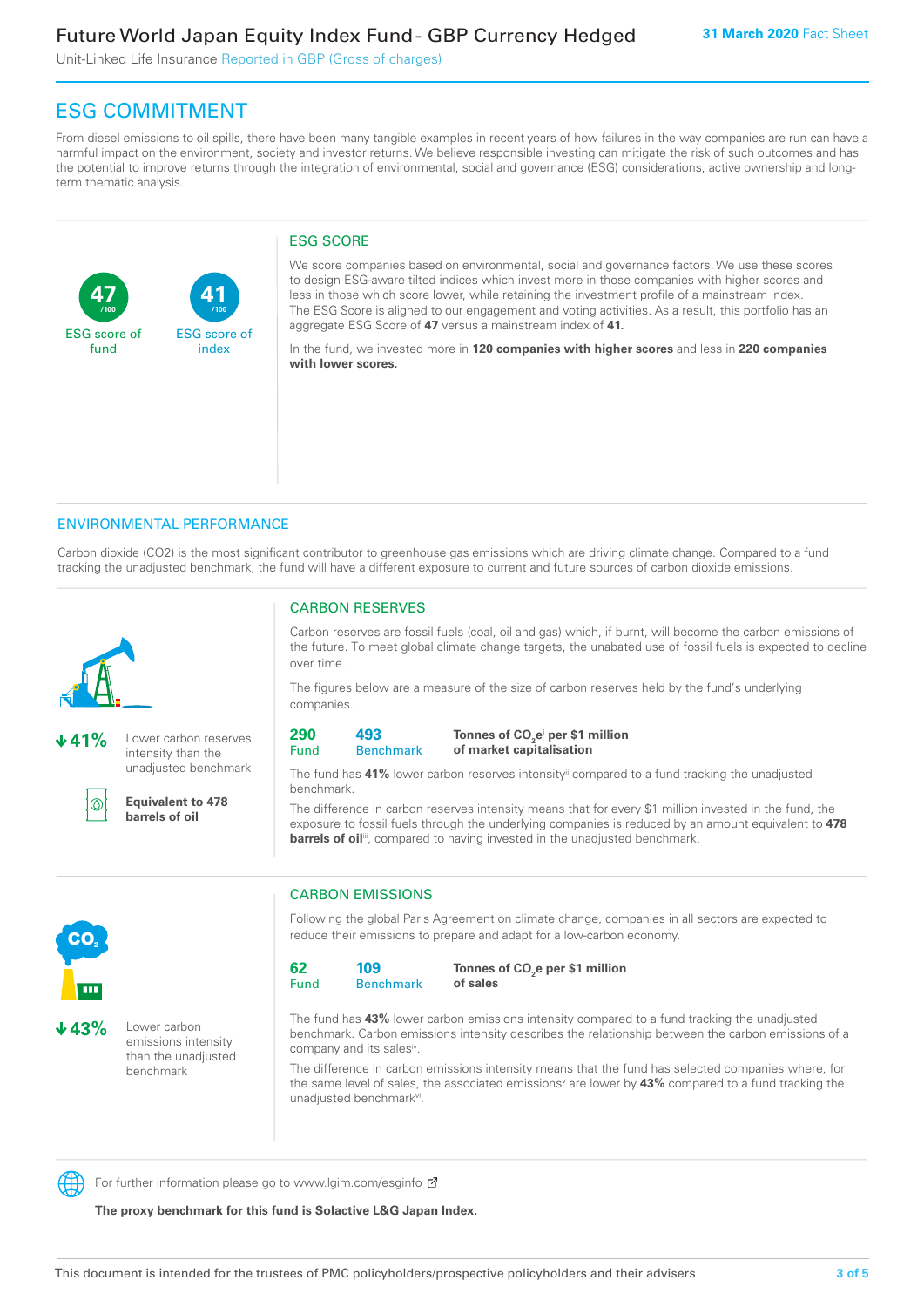## Future World Japan Equity Index Fund - GBP Currency Hedged

Unit-Linked Life Insurance Reported in GBP (Gross of charges)

#### **NOTES**

 $^\mathrm{i}$  Carbon dioxide equivalent (CO<sub>2</sub>e) is a standard unit to compare the emissions of different greenhouse gases.

<sup>ii</sup> The carbon reserves intensity of a company captures the relationship between the carbon reserves the company owns and its market capitalisation. The carbon reserves intensity of the overall fund reflects the relative weights of the different companies in the fund.

iii We consider one barrel of oil equivalent to 0.425 tonnes of CO<sub>2</sub>e, based on International Energy Agency and Intergovernmental Panel on Climate Change guidelines.

#### iv The choice of this metric follows best practice recommendations from the **Task Force on Climate-related Financial Disclosures**.

v Data on carbon emissions from a company's operations and purchased energy is used.

vi This measure is the result of differences in weights of companies between the index and the benchmark, and does not depend on the amount invested in the fund. It describes the relative 'carbon efficiency' of different companies in the index (i.e. how much carbon was emitted per unit of sales), not the contribution of an individual investor in financing carbon emissions.

**HSBC:** Source: HSBC Bank Plc. ("HSBC") – HSBC Climate Solutions Database. All rights in the HSBC Climate Solutions Database and data content therein are vested in HSBC. Neither HSBC, nor its affiliates accept any liability for the accuracy or completeness of the HSBC Climate Solutions Database. No further distribution of HSBC data is permitted without HSBC's express written consent.

**Trucost:** Source: S&P Trucost Limited © Trucost 2019. All rights in the Trucost Data and Reports vest in Trucost and/or its licensors. Neither Trucost, nor its affiliates, nor its licensors accept any liability for any errors, omissions or interruptions in the Trucost Data and/or Reports. No further distribution of the Data and/or Reports is permitted without Trucost's express written consent.

**Sustainalytics:** Part of this publication may contain Sustainalytics proprietary information that may not be reproduced, used, disseminated, modified nor published in any manner without the express written consent of Sustainalytics. Nothing contained in this publication shall be construed as to make a representation or warranty, express or implied, regarding the advisability to invest in or include companies in investable universes and/or portfolios. The information is provided "as is" and, therefore Sustainalytics assumes no responsibility for errors or omissions. Sustainalytics cannot be held liable for damage arising from the use of this publication or information contained herein in any manner whatsoever.

The calculations above rely on third party data provided at a point in time that may not cover the entirety of the fund's investments or the fund's benchmark (against which the fund's performance is measured). As a result, what we may report may change as third party data changes and may also differ from other third party calculations.

**Refinitiv:** Source: Refinitiv ESG